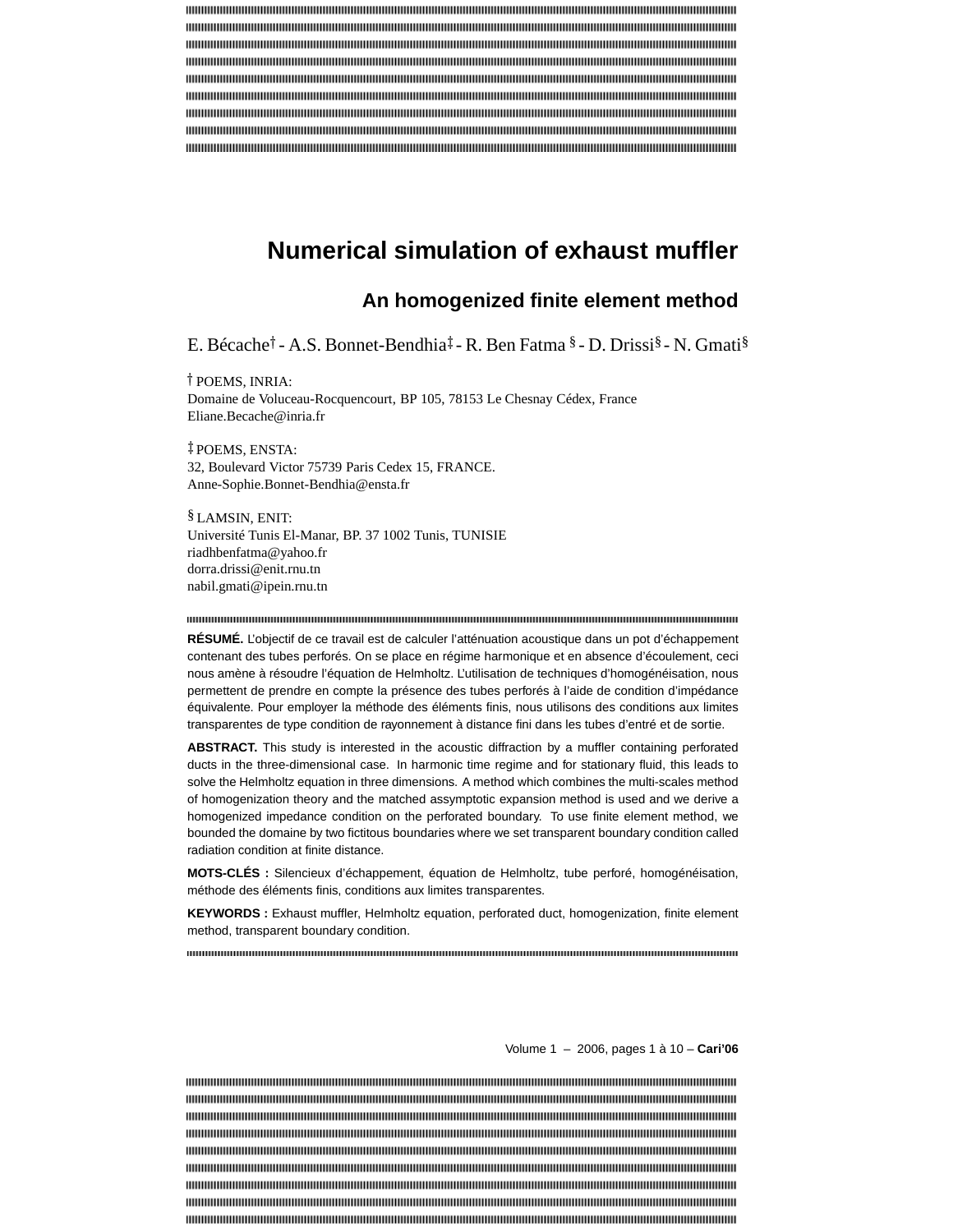## **1. Introduction**

The use of mufflers for exhaust noise attenuation in vehicles and machinery has pushed the researchers to develop the numerical modeling methods. Some assumptions are generally used to obtain a one-dimensional approximation, it's the case of the Transfer Matrix Method (TMM) (cf. Munjal et al[6], Gerges et al[4]). Consequently, three-dimensional effects are neglected . However some studies use the finite element method for the numerical computation (cf. Wang[11], Ross[8], Tanaka et al[10]). Both the size of the holes and the period of perforations are small compared to the dimensions of the muffler, it's why using the Finite Element method is costly and the more difficult point is to generate a mesh. Consequently, a method that combines the multi-scales method of homogenization theory [2], [9] and the matched asymptotic expansion method is used, and a homogenized impedance condition on the perforated boundary is derived. In this article, we extend the two-dimensional investigation carried out in [2] in the three dimensional case. We compare our numerical results with those obtained by means of an experimental setup.

The muffler is represented by a cylindrical or elliptical box crossed by a tube. Let  $L$ be the length of the box. To simplify the presentation, the duct is assumed to be a circular cylinder, with radius  $R$ . The tube is periodically perforated inside the box. In order to use a finite element method, the domain is bounded by two fictitious boundaries located in the inlet and the outlet of the duct. Finally, the muffler is represented by  $\Omega_{\varepsilon}$ , an open bounded domain of  $I\!\!R^3$ , as shown in figure 1. The perforated wall  $\Sigma_{\varepsilon}$  is located at  $r = R$ .  $\varepsilon$  denotes the center-to-center distance between every any two holes.  $\varepsilon_L = \frac{1}{\tau}$  is supposed to be a small parameter without dimensions. In the following sections, let  $L = 1$ . So  $\varepsilon = \varepsilon_L$ . Let  $\gamma_{E,W}$  be two positive real numbers. The fictitious boundaries  $\Gamma_{E,W}$  are defined in the cylindrical coordinates  $(r, \theta, z)$  by  $z = \gamma_{E,W}$ ,  $0 < r < R$  and  $0 < \theta < 2\pi$ .

Let  $\Omega$  be the domain composed by the muffler without the perforated wall as shown on figure 1. Then  $\Omega_{\varepsilon} = \Omega \setminus \Sigma_{\varepsilon}$ . Let :  $\Sigma = \{ (R, \theta, z) ; 0 < \theta < 2\pi, 0 < z < L \},\$  $\Omega^- = \{x \in \Omega \text{ with } r > R\}$  and  $\Omega^+ = \{x \in \Omega \text{ with } r < R\}.$ 



**Figure 1.** The domain  $\Omega_{\varepsilon}$  **Figure** 1. The domain  $\Omega$ .

**Cari'06**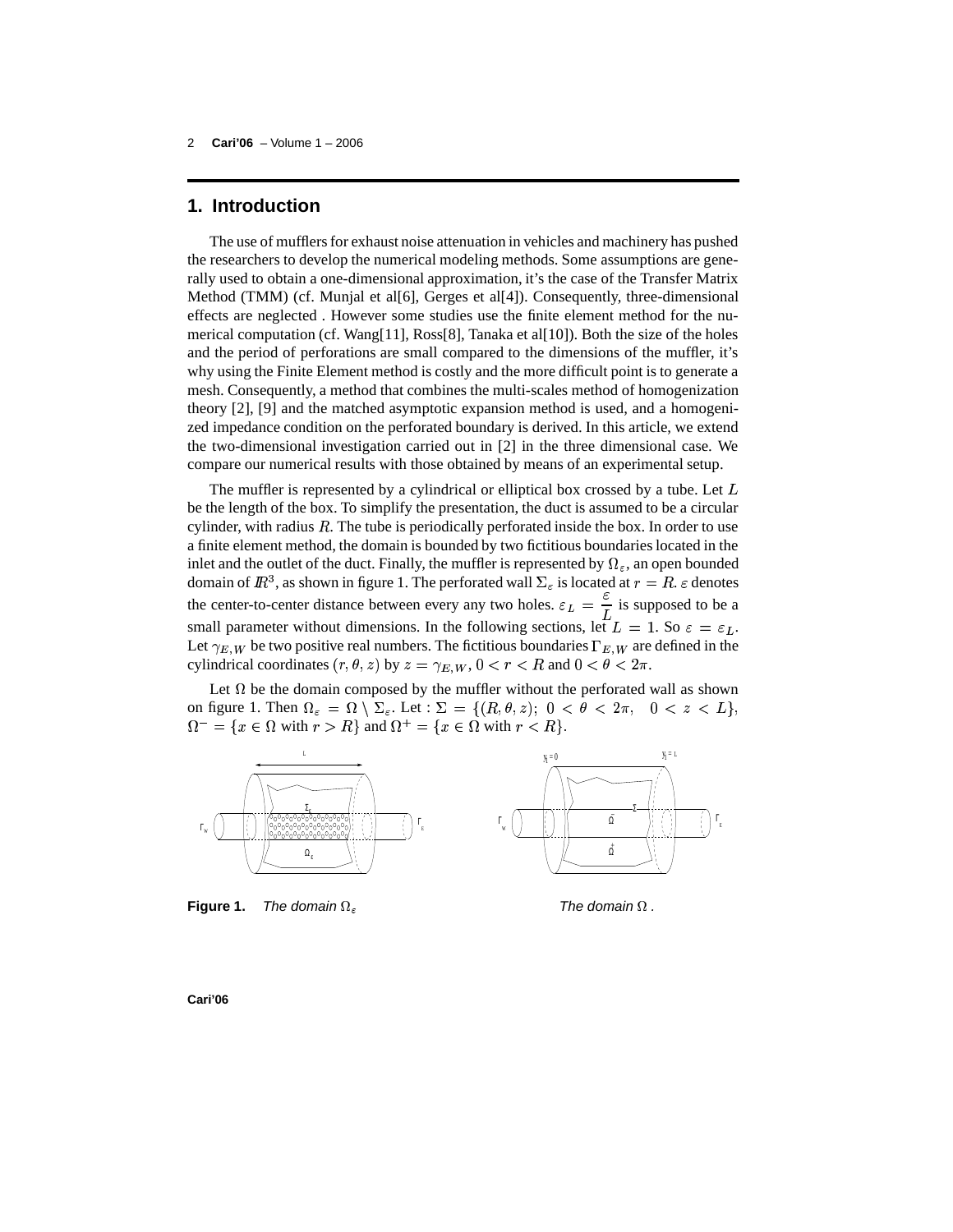An important parameter for the design of mufflers is the porosity  $\sigma \in [0, 1]$ . It's given by :  $\mathbb{E} \longrightarrow$   $\mathbb{E}$  $\frac{|\Sigma| - |\Sigma_\varepsilon|}{|\Sigma|}.$ 

We use in the two fictitious boudaries  $\Gamma_{E, W}$ , a transparent condition derived from a simplified radiation condition. Finally, the total field  $u_{\varepsilon}$  solves the following problem :

$$
\begin{cases}\n\Delta u_{\varepsilon} + k^2 u_{\varepsilon} = 0 & \text{in } \Omega_{\varepsilon} \\
\frac{\partial u_{\varepsilon}}{\partial n} = 0 & \text{on } \partial \Omega_{\varepsilon} \setminus \Gamma_{E,W} \\
\frac{\partial u_{\varepsilon}}{\partial n} - i k u_{\varepsilon} = f_{E,W} & \text{on } \Gamma_{E,W}\n\end{cases}
$$
\n[1]

where  $f_{E,W}$  derives from the incident field.

#### **2. Homogenization method**

This work is an extension for the three-dimensional case, of the method introduced in [2]. The solution of problem (1) is assumed to be expressed in the domain  $\Omega^+ \cup \Omega^-$ , as an *outer expansion* :

$$
u_{\varepsilon} = u_0^{\pm}(x) + \varepsilon u_1^{\pm}(x) + \dots \text{ in } \Omega^{\pm}
$$
 [2]

Where  $u_j^+$  (the restriction of  $u_j$  to  $\Omega^+$ ) and  $u_j^-$  (the restriction of  $u_j$  to  $\Omega^-$ ) are two independent functions. Substituting the solution by its expansion (2) in problem (1), allows to determine the problems satisfied by  $u_j^{\pm}$  for every  $j \geq 0$ . The relationship between these two functions will be established later on after matching each of them with a new expansion, available in the vicinity of the perforated wall  $\Sigma_{\varepsilon}$ , called the *inner expansion*.

The effects caused by the extremities of the perforated duct are neglected and a new system of coordinates  $(0, y_1, y_2, y_3)$  is introduced. The image of  $\Sigma_{\varepsilon}$  by the mapping  $\frac{1}{2}$ .  $(r, \theta, z) \longrightarrow y = (y_1, y_2, y_3) = (\frac{r - R}{\epsilon}, \frac{R\theta}{\epsilon}, \frac{z}{\epsilon})$  becom  $(\frac{1}{\varepsilon}, \frac{1}{\varepsilon}, \frac{2}{\varepsilon})$  becomes, as  $\varepsilon$  tends to zero, a boundary  $\Sigma_1$  which is infinite in all directions, and periodic with respect to  $y_2$  (resp.  $y_3$ ), with period b (resp. 1). This boundary is composed by small cells obtained from the reference cell  $\Gamma = \{y = (y_1, y_2, y_3) \in I\!\!R_y^3, /y_1 = 0, y_2^2 + y_3^2 < \sqrt{(1-\sigma \frac{b}{\pi}}\}$  by periodicity.

In the following, the domain  $G = (I\!\!R \times ]0, b[ \times ]0, 1] \setminus \Gamma$  (see figure 2) is considered.  $G$  is a period of the domain study in the new frame.

The function  $u_{\varepsilon}$  is assumed to expand in the vicinity of the perforated wall  $\Sigma_{\varepsilon}$  as follows :  $\overline{2}$  $\mathcal{L}$ 

$$
u_{\varepsilon} = v_0 + \varepsilon v_1 + \varepsilon^2 v_2 + \dots + \varepsilon^m v_m + \dots
$$
 [3]

where each term  $v_j$  does not depend on  $\varepsilon$ , and satisfies :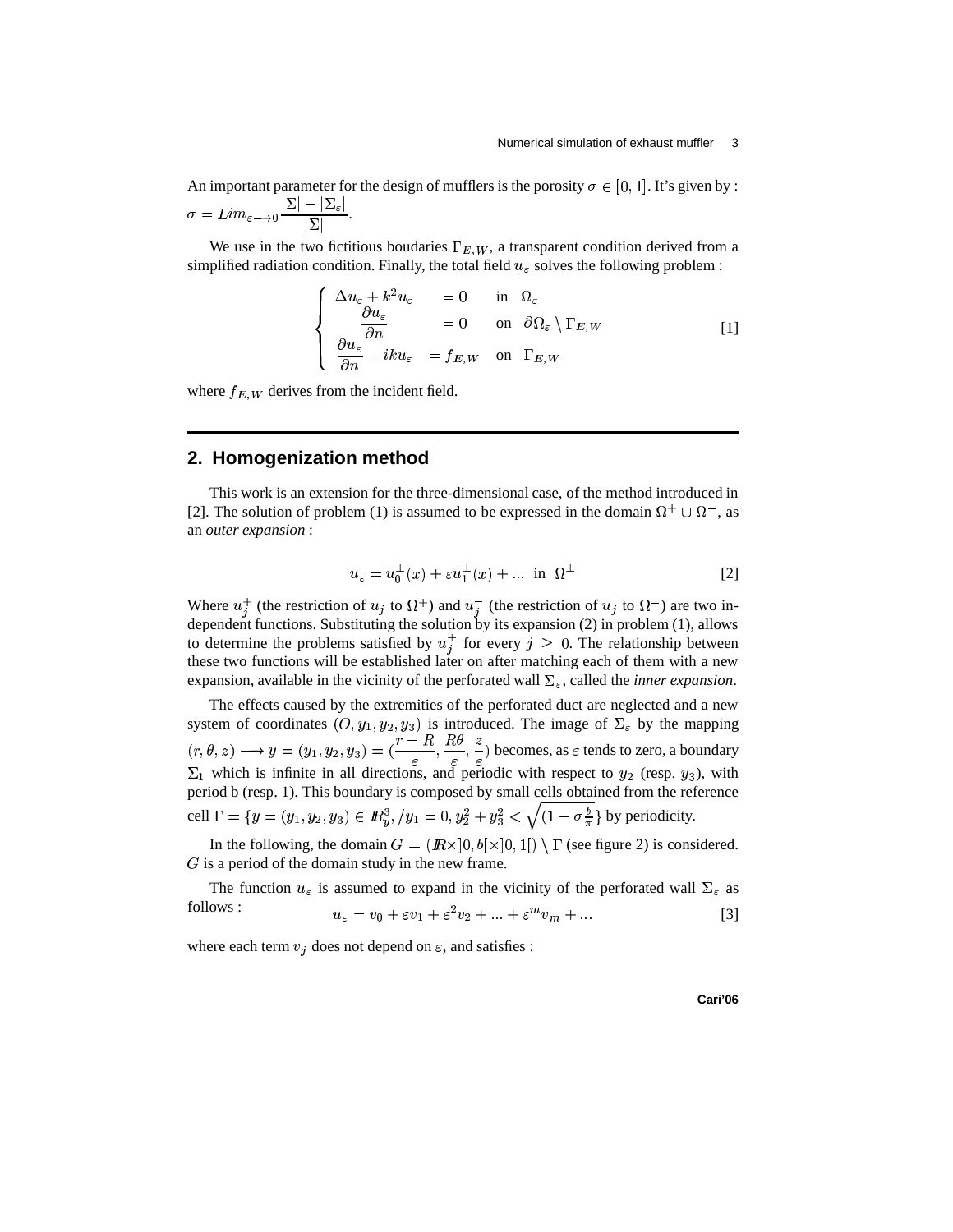

**Figure 2.** The cell G.

$$
v_j = v_j(\theta, z, y) \; ; \; y = (\frac{r - R}{\varepsilon}, \frac{R\theta}{\varepsilon}, \frac{z}{\varepsilon})
$$
  

$$
v_j \text{ is } b \text{ -- periodic w.r.t } y_2 \text{ and } 1 \text{ -- periodic w.r.t } y_3)
$$

The local variables  $y_2$  and  $y_3$  are related to the periodicity effects, while  $y_1$  takes into account the boundary layer effects.

To ensure the coherence and the unicity of inner and outer expansions some matching rules have to be established, by refering to [2], the following results are obtained :

 $u_0 \in H^1(\Omega)$  and solves the following problem :

$$
\begin{cases}\n\Delta u_0 + k^2 u_0 = 0 & \text{in } \Omega \\
\frac{\partial u_0}{\partial n} = 0 & \text{on } \partial \Omega \setminus \Gamma_{E,W} \\
\frac{\partial u_0}{\partial n} - i k u_0 = f_{E,W} & \text{on } \Gamma_{E,W}\n\end{cases}
$$
\n[4]

and the first order term  $u_1$  satisfies :

$$
\begin{cases}\n\Delta u_1 + k^2 u_1 = 0 & \text{in } \Omega^+ \cup \Omega^- \\
\frac{\partial u_1}{\partial n} = 0 & \text{on } \partial \Omega \setminus \Gamma_{E,W} \\
\begin{bmatrix} [u_1] \\
\frac{\partial u_1}{\partial n} \end{bmatrix} = 0 & \text{on } \Sigma \\
\frac{\partial u_1}{\partial n} - i k u_1 = 0 & \text{on } \Gamma_{E,W}\n\end{cases}
$$
\n
$$
(5)
$$

Where  $\beta = \beta^+ - \beta^-$ ,  $\beta^{\pm}$  are defined from the asymptotic behavior of the term  $v_1$ . In the two-dimensional case, the calculation of  $\beta^{\pm}$  are carried out analytically. In the tree-

**Cari'06**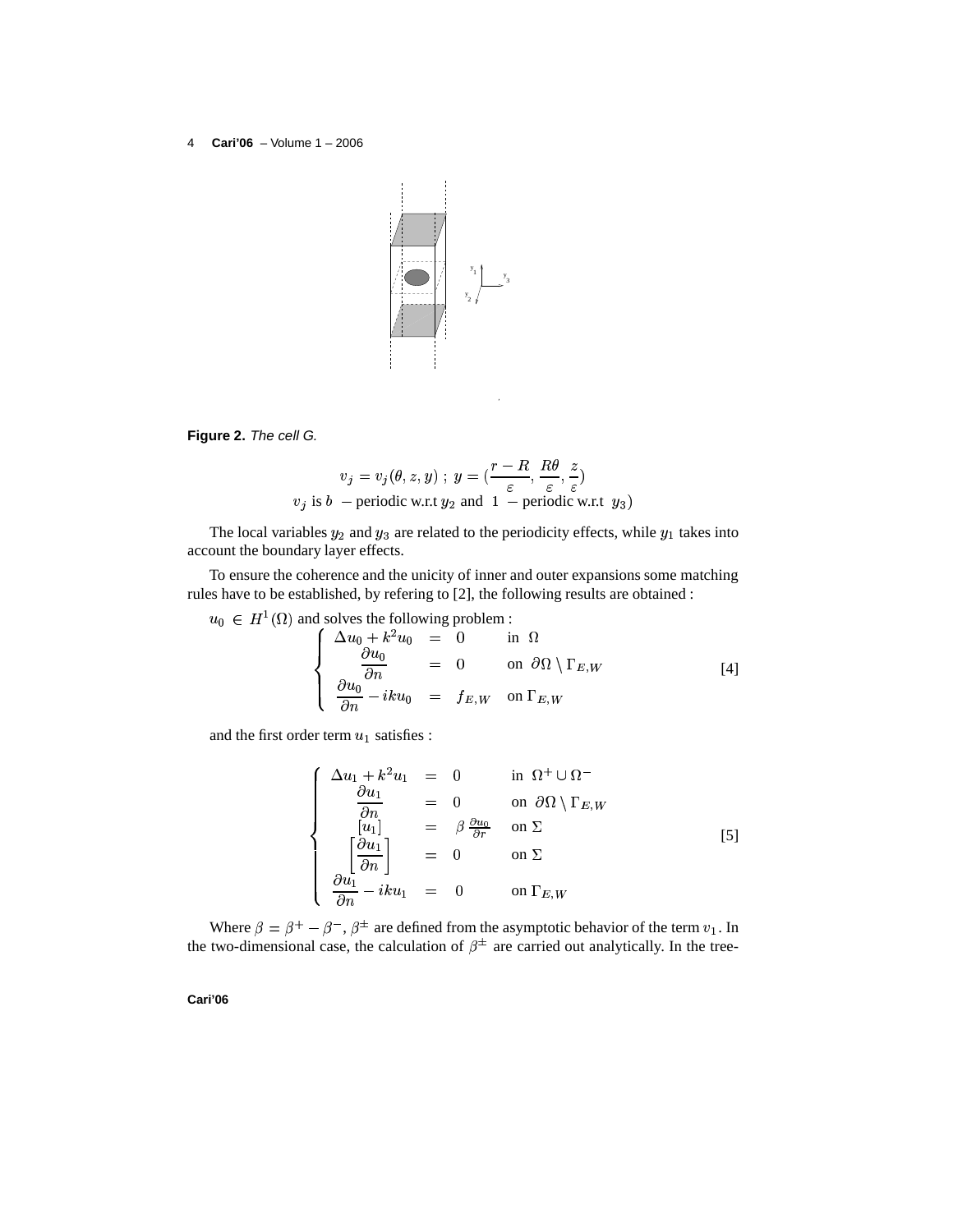dimensional case this coefficient has to be determined numerically, by solving a partial differential equation, introduced in the next section.

### **3. The first order approximation**

Let  $u_{\varepsilon,1} = u_0 + \varepsilon u_1$  be a first order approximation of  $u_{\varepsilon}$ . The function  $u_0$  solves problem (4) and  $u_1$  solves (5). Hence,  $u_{\varepsilon,1}$  satisfies the following equation on  $\Sigma$  :

$$
[u_{\varepsilon,1}] = \varepsilon\beta \frac{\partial u_0}{\partial r} = \varepsilon\beta \frac{\partial u_{\varepsilon,1}}{\partial r} - \varepsilon^2\beta \frac{\partial u_1}{\partial r} \text{ on } \Sigma.
$$

If the second order term is neglected in the previous equation and if  $\tilde{u}_{\varepsilon,1}$ , is the solution of the modified equations, the following transmission problem is obtained :

$$
\begin{cases}\n\Delta \tilde{u}_{\varepsilon,1} + k^2 \tilde{u}_{\varepsilon,1} = 0 & \text{in } \Omega^+ \cup \Omega^- \\
\frac{\partial \tilde{u}_{\varepsilon,1}}{\partial n} = 0 & \text{on } \partial \Omega \setminus \Gamma_{E,W} \\
\left[\frac{\partial \tilde{u}_{\varepsilon,1}}{\partial n}\right] = 0 & \text{on } \Sigma \qquad \qquad \text{[6]} \\
\frac{\partial \tilde{u}_{\varepsilon,1}}{\partial n} - ik \tilde{u}_{\varepsilon,1} = f_{E,W} & \text{on } \Gamma_{E,W}\n\end{cases}
$$

The impedance coefficient  $\beta = \beta^+ - \beta^-$  used in the transmission condition on the boundary  $\Sigma$ , takes into account the presence of the perforated wall. This coefficient is obtained (cf. [2]) from the assymptotic behaviour of the first order term  $v_1$  of the inner expansion. Indeed,  $v_1$  can be expressed under the following form :  $v_1 = \frac{\partial u_0}{\partial x}(\varphi + y_1)$ ,  $\frac{v_0}{r}(\varphi + y_1)$ , where  $\varphi$ solves a partial differential equation in the cell G and  $\varphi \sim \beta^{\pm}$  when  $y_1 = \pm \infty$ .

In order to compute  $\varphi$  by a finite element method, we bound the cell G by two fictitous boundaries  $\Gamma_1$  and  $\Gamma_2$  located respectively on  $y_1 = \gamma_1$  and  $y_1 = \gamma_2$ .  $\tilde{G} = (10, 11 \times$  $]0, b[ \times ]\gamma_1, \gamma_2[$  is the truncated domain. Let  $\Gamma_+$  (resp.  $\Gamma_-$ ) be the side of  $\Gamma$  in the half space  $y_1 > 0$  (resp.  $y_1 < 0$ ) and  $\Gamma_r = \partial G \setminus (\Gamma_+ \cup \Gamma_- \cup \Gamma_1 \cup \Gamma_2)$ . On  $\Gamma_{1,2}$ ,  $\varphi$ satisfies transparent boundary conditions derived from a modal decomposition.  $\varphi$  solves the following problem :

**Cari'06**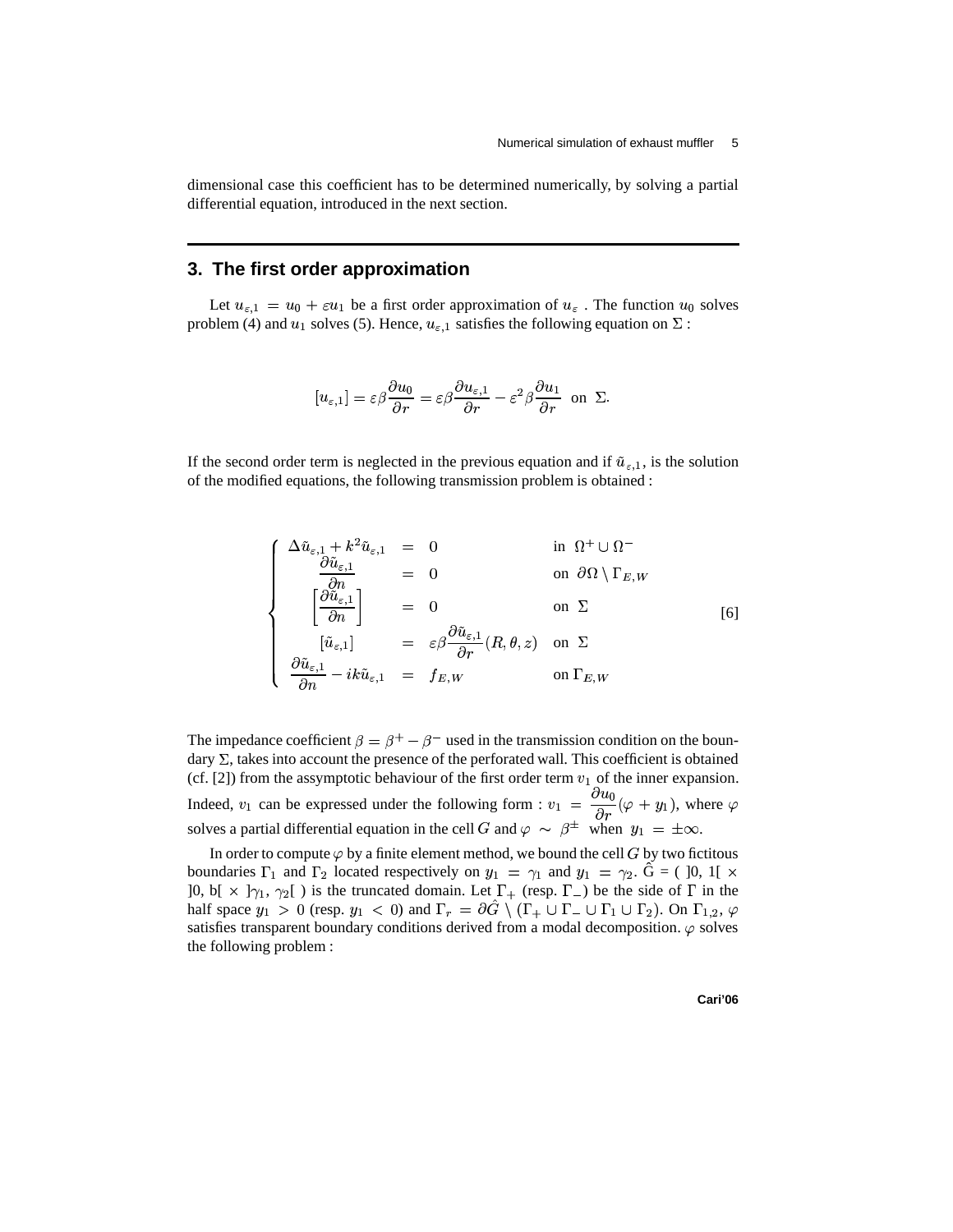$$
\begin{cases}\n\Delta_y \varphi = 0 & \text{in } \hat{G} \\
\frac{\partial \varphi}{\partial y_1} = -1 & \text{on } \Gamma_+ \\
\frac{\partial \varphi}{\partial y_1} = +1 & \text{on } \Gamma_-\n\end{cases}
$$
\n[7]\n
$$
\begin{cases}\n\frac{\partial \varphi}{\partial n} = 0 & \text{on } \Gamma_r \\
\frac{\partial \varphi}{\partial n} = T_{1,2}(\varphi|_{\Gamma_{1,2}}) & \text{on } \Gamma_{1,2}\n\end{cases}
$$

Where  $\Delta_y = \frac{9}{2} + \frac{9}{2}$  $\frac{\partial^2}{\partial u^2_1}+\frac{\partial^2}{\partial u^2_2}+\frac{\partial^2}{\partial u^2_2}$  :  $\frac{\partial^2}{\partial y_2^2} + \frac{\partial^2}{\partial y_3^2}$  a . . . . . . .  $\frac{\partial^2}{\partial y_3^2}$  and  $T_{1,2}$ and  $T_{1,2}$  is the Dirichlet-to-Neumann operator mapping  $H^{1/2}(\Gamma_{1,2})$  into  $H^{-1/2}(\Gamma_{1,2})$ .

## **4. Numerical results**

The numerical results are obtained with the MELINA code [5]. Two models of exhaust muffler are considered, with a high porosity perforated concentric tube inside an elliptic expansion chamber. The second muffler is an extended perforated tube at the inlet and a concentric perforated plugged tube. The pressure is evaluated, by a finite element method (FEM) discretization applied on the first order approximation. The trasmission loss curves obtained by the finite element method are compared to the experimental and transfer matrix (TMM) results presented in [4]. Figure (3) and (4) shows that for low frequencies (under 1000 Hz) the results obtained by TMM method are comparable to FEM and experimental results. For higher frequencies, the FEM results are better. The peaks of the transmission loss curves are determined by the FEM, but with a small translation.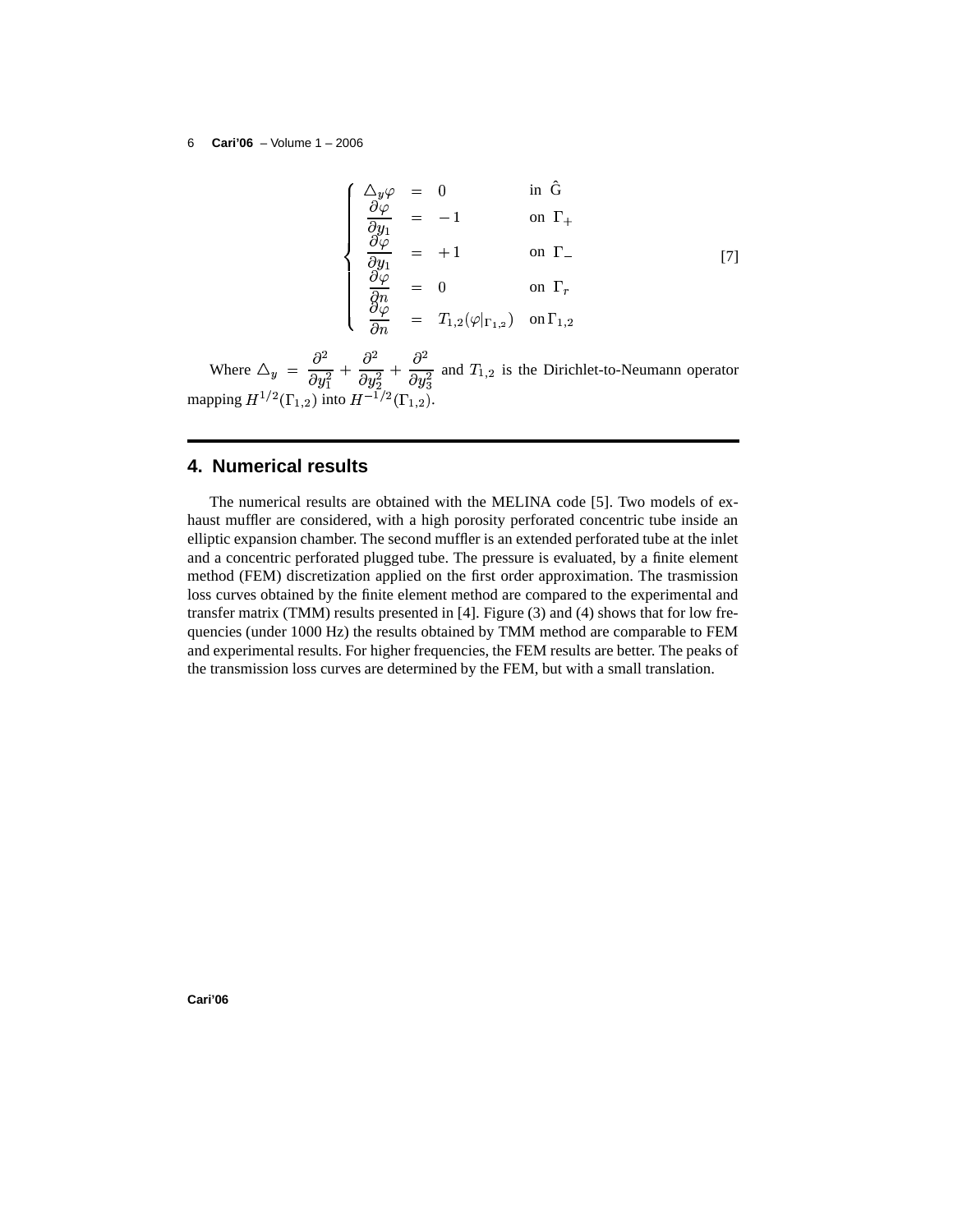#### Numerical simulation of exhaust muffler 7



**Figure 3.** Transmission loss of a concentric perforated tube ; FEM results (dot-dashed line) ,TMM results (dashed line) and experimental results (solid line).



**Figure 4.** Transmission loss of a concentric perforated plugged tube ; FEM results (dotdashed line) ,TMM results (dashed line) and experimental results (solid line).